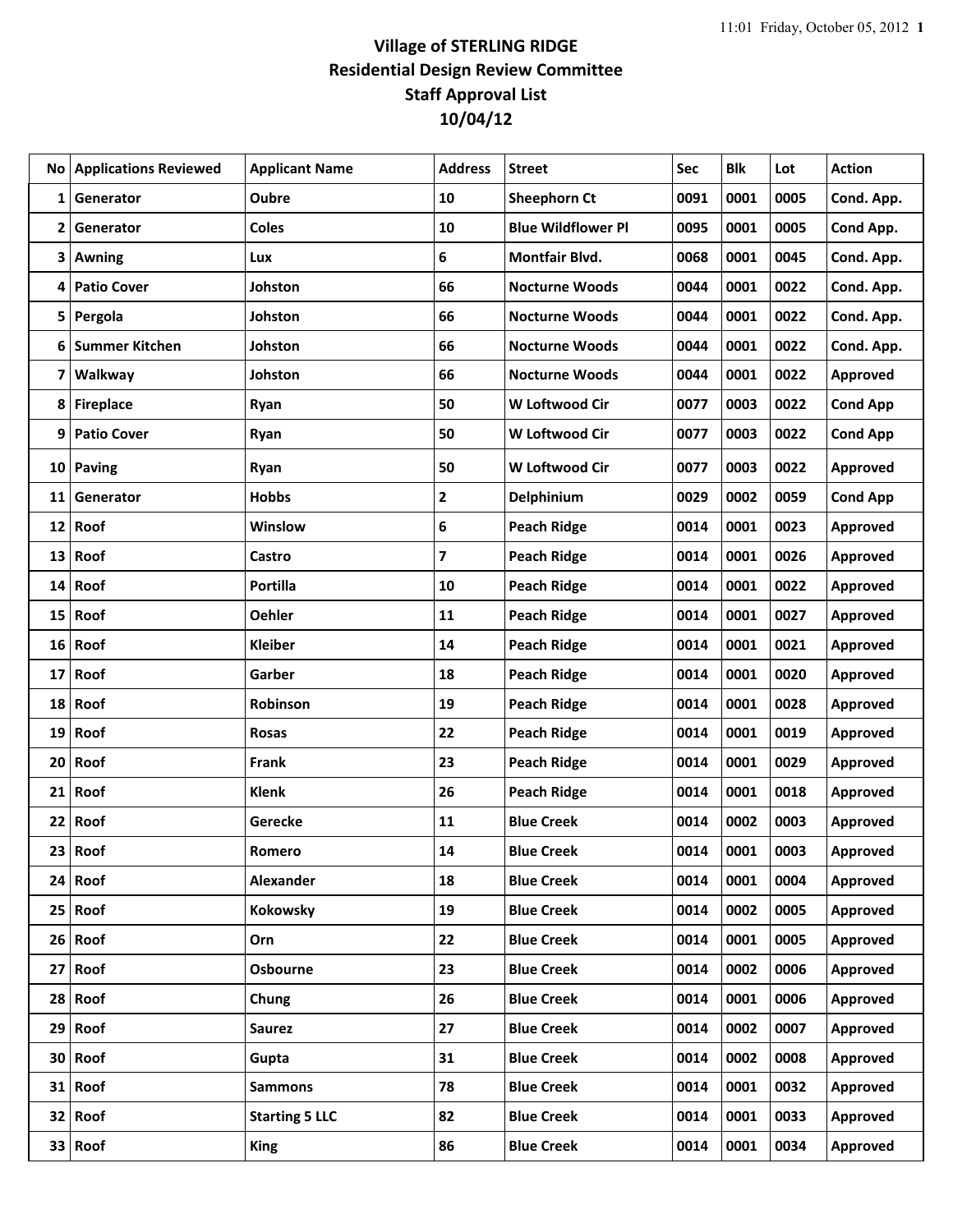| 34 | Roof                | Loebach         | 90                      | <b>Blue Creek</b>        | 0014 | 0001 | 0035 | Approved        |
|----|---------------------|-----------------|-------------------------|--------------------------|------|------|------|-----------------|
| 35 | Roof                | <b>Mahawewa</b> | 94                      | <b>Blue Creek</b>        | 0014 | 0001 | 0036 | Approved        |
|    | 36 Roof             | <b>Floco</b>    | 98                      | <b>Blue Creek</b>        | 0014 | 0001 | 0037 | Approved        |
|    | 37 Roof             | Yardley         | 102                     | <b>Blue Creek</b>        | 0014 | 0001 | 0038 | Approved        |
| 38 | Roof                | Isunza          | 3                       | <b>Blue Creek</b>        | 0014 | 0002 | 0001 | Approved        |
|    | 39 Roof             | <b>Doyle</b>    | 6                       | <b>Blue Creek</b>        | 0014 | 0001 | 0001 | Approved        |
| 40 | Roof                | <b>Hatherly</b> | $\overline{\mathbf{z}}$ | <b>Blue Creek</b>        | 0014 | 0002 | 0002 | Approved        |
| 41 | Roof                | Leigh           | 10                      | <b>Blue Creek</b>        | 0014 | 0001 | 0002 | Approved        |
| 42 | Roof                | Getty           | 15                      | <b>Stone Arrow</b>       | 0014 | 0003 | 0014 | Approved        |
| 43 | Roof                | Snell           | 18                      | <b>Stone Arrow</b>       | 0014 | 0003 | 0005 | Approved        |
| 44 | Roof                | <b>Guerrero</b> | 22                      | <b>Stone Arrow</b>       | 0014 | 0003 | 0006 | Approved        |
| 45 | Roof                | <b>Kumar</b>    | 23                      | <b>Stone Arrow</b>       | 0014 | 0003 | 0013 | Approved        |
|    | 46 Roof             | Cruz            | 26                      | <b>Stone Arrow</b>       | 0014 | 0003 | 0007 | Approved        |
| 47 | Roof                | Salcedo         | 27                      | <b>Stone Arrow</b>       | 0014 | 0003 | 0012 | Approved        |
| 48 | Roof                | Luzardo         | 30                      | <b>Stone Arrow</b>       | 0014 | 0003 | 0008 | Approved        |
| 49 | Roof                | Foust           | 31                      | <b>Stone Arrow</b>       | 0014 | 0003 | 0011 | Approved        |
| 50 | Roof                | Lebeau          | 34                      | <b>Stone Arrow</b>       | 0014 | 0003 | 0009 | Approved        |
|    | 51 Roof             | Hearn           | 35                      | <b>Stone Arrow</b>       | 0014 | 0003 | 0010 | Approved        |
|    | 52 Paving           | <b>Brakhop</b>  | $\overline{\mathbf{z}}$ | <b>S Planchard Cir</b>   | 0068 | 0004 | 0002 | Approved        |
| 53 | <b>Pool Barrier</b> | Anderson        | 27                      | <b>Player Oaks Place</b> | 0072 | 0002 | 0005 | Cond. App.      |
| 54 | Roof                | <b>MacCabe</b>  | 59                      | <b>Blue Creek</b>        | 0014 | 0002 | 0014 | Approved        |
| 55 | Roof                | <b>Meryhew</b>  | 63                      | <b>Blue Creek</b>        | 0014 | 0002 | 0015 | Approved        |
|    | 56 Roof             | <b>Karcher</b>  | 67                      | <b>Blue Creek</b>        | 0014 | 0002 | 0016 | Approved        |
|    | 57 Roof             | <b>Hoyos</b>    | 71                      | <b>Blue Creek</b>        | 0014 | 0002 | 0017 | <b>Approved</b> |
|    | 58 Roof             | Lipar           | 75                      | <b>Blue Creek</b>        | 0014 | 0002 | 0008 | Approved        |
|    | 59 Roof             | Gorrell         | 79                      | <b>Blue Creek</b>        | 0014 | 0002 | 0019 | Approved        |
|    | 60 Roof             | <b>Hickey</b>   | 83                      | <b>Blue Creek</b>        | 0014 | 0002 | 0020 | <b>Approved</b> |
|    | 61 Roof             | <b>Mauz</b>     | 87                      | <b>Blue Creek</b>        | 0014 | 0002 | 0021 | Approved        |
|    | $62$ Roof           | Halls           | 91                      | <b>Blue Creek</b>        | 0014 | 0002 | 0022 | Approved        |
|    | 63 Roof             | Patino          | $\mathbf{3}$            | <b>Peach Ridge</b>       | 0014 | 0001 | 0025 | Approved        |
|    | 64 Roof             | Montemayor      | 14                      | <b>Scenic Brook</b>      | 0014 | 0002 | 0031 | Approved        |
|    |                     |                 |                         |                          |      |      |      |                 |
|    | 65 Roof             | <b>Brown</b>    | 15                      | <b>Scenic Brook</b>      | 0014 | 0002 | 0026 | Approved        |
|    | 66 Roof             | <b>Tang</b>     | 19                      | <b>Scenic Brook</b>      | 0014 | 0002 | 0027 | Approved        |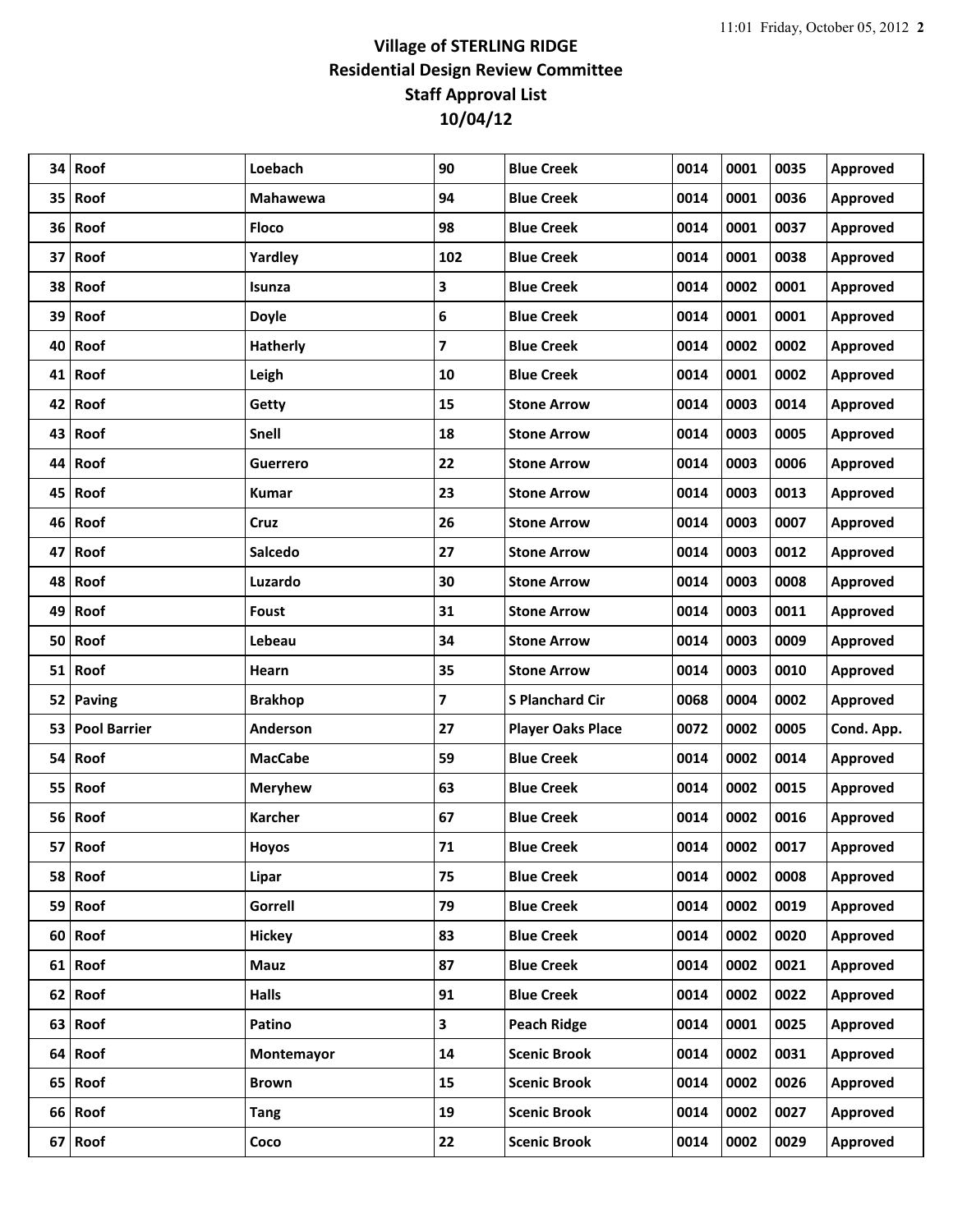| 68 | Roof       | <b>Dukehart</b>  | 18                      | <b>Scenic Brook</b>  | 0014 | 0002 | 0030 | Approved        |
|----|------------|------------------|-------------------------|----------------------|------|------|------|-----------------|
| 69 | Roof       | Gonzalez         | $\overline{2}$          | <b>Stone Arrow</b>   | 0014 | 0003 | 0001 | Approved        |
|    | 70 Roof    | Vanlanen         | 3                       | <b>Stone Arrow</b>   | 0014 | 0003 | 0016 | Approved        |
|    | $71$ Roof  | <b>Flores</b>    | 6                       | <b>Stone Arrow</b>   | 0014 | 0003 | 0002 | Approved        |
|    | 72 Roof    | <b>Tugwell</b>   | 10                      | <b>Stone Arrow</b>   | 0014 | 0003 | 0003 | Approved        |
|    | 73 Roof    | Whiteley         | 11                      | <b>Stone Arrow</b>   | 0014 | 0003 | 0015 | Approved        |
|    | 74 Roof    | Hudson           | 14                      | <b>Stone Arrow</b>   | 0014 | 0003 | 0004 | Approved        |
|    | 75 Roof    | <b>Bernadac</b>  | 34                      | <b>Blue Creek</b>    | 0014 | 0001 | 0008 | Approved        |
|    | 76 Roof    | Yau              | 35                      | <b>Blue Creek</b>    | 0014 | 0002 | 0009 | Approved        |
| 77 | Roof       | Yau              | 42                      | <b>Blue Creek</b>    | 0014 | 0001 | 0010 | Approved        |
|    | 78 Roof    | Yau              | 46                      | <b>Blue Creek</b>    | 0014 | 0001 | 0011 | Approved        |
| 79 | Roof       | Yau              | 58                      | <b>Blue Creek</b>    | 0014 | 0001 | 0014 | Approved        |
|    | 80 Roof    | Carter           | 38                      | <b>Blue Creek</b>    | 0014 | 0001 | 0009 | Approved        |
|    | 81 Roof    | Gomez            | 39                      | <b>Blue Creek</b>    | 0014 | 0002 | 0010 | Approved        |
| 82 | Roof       | Lang             | 43                      | <b>Blue Creek</b>    | 0014 | 0002 | 0011 | Approved        |
| 83 | Roof       | Hernandez        | 47                      | <b>Blue Creek</b>    | 0014 | 0002 | 0012 | Approved        |
| 84 | Roof       | <b>Barsh</b>     | 50                      | <b>Blue Creek</b>    | 0014 | 0001 | 0012 | Approved        |
|    | 85 Roof    | <b>Bobley</b>    | 54                      | <b>Blue Creek</b>    | 0014 | 0001 | 0013 | Approved        |
|    | 86 Roof    | <b>Alcala</b>    | 55                      | <b>Blue Creek</b>    | 0014 | 0002 | 0013 | Approved        |
| 87 | Roof       | <b>Boll</b>      | 30                      | <b>Peach Ridge</b>   | 0014 | 0001 | 0017 | Approved        |
| 88 | Roof       | <b>Willis</b>    | 31                      | <b>Peach Ridge</b>   | 0014 | 0001 | 0030 | Approved        |
| 89 | Roof       | <b>Melton</b>    | 34                      | <b>Peach Ridge</b>   | 0014 | 0001 | 0016 | Approved        |
|    | 90 Roof    | <b>Eisner</b>    | 38                      | <b>Peach Ridge</b>   | 0014 | 0001 | 0015 | Approved        |
|    | 91 Roof    | <b>McNall</b>    | $\mathbf{2}$            | <b>Scenic Brook</b>  | 0014 | 0002 | 0034 | Approved        |
|    | 92 Roof    | Velasquez        | 3                       | <b>Scenic Brook</b>  | 0014 | 0002 | 0023 | Approved        |
|    | 93 Roof    | <b>Eckert</b>    | $\boldsymbol{6}$        | <b>Scenic Brook</b>  | 0014 | 0002 | 0033 | Approved        |
|    | 94 Roof    | <b>Spence</b>    | $\overline{\mathbf{z}}$ | <b>Scenic Brook</b>  | 0014 | 0002 | 0024 | Approved        |
|    | 95 Roof    | <b>Kopec</b>     | 10                      | <b>Scenic Brook</b>  | 0014 | 0002 | 0032 | <b>Approved</b> |
|    | 96 Roof    | Johnston         | 23                      | <b>Scenic Brook</b>  | 0014 | 0002 | 0028 | Approved        |
|    | $97$ Roof  | Vitta            | 11                      | <b>Scenic Brook</b>  | 0014 | 0002 | 0025 | Approved        |
|    | 98 Roof    | <b>Pickett</b>   | 111                     | <b>Ledgestone Pl</b> | 0014 | 0003 | 0036 | Approved        |
|    | $99$ Roof  | <b>ODS LLC</b>   | 115                     | <b>Ledgestone Pl</b> | 0014 | 0003 | 0035 | Approved        |
|    | $100$ Roof | <b>Broussard</b> | 119                     | <b>Ledgestone Pl</b> | 0014 | 0003 | 0034 | Approved        |
|    | $101$ Roof | <b>Fleshner</b>  | 123                     | <b>Ledgestone Pl</b> | 0014 | 0003 | 0033 | <b>Approved</b> |